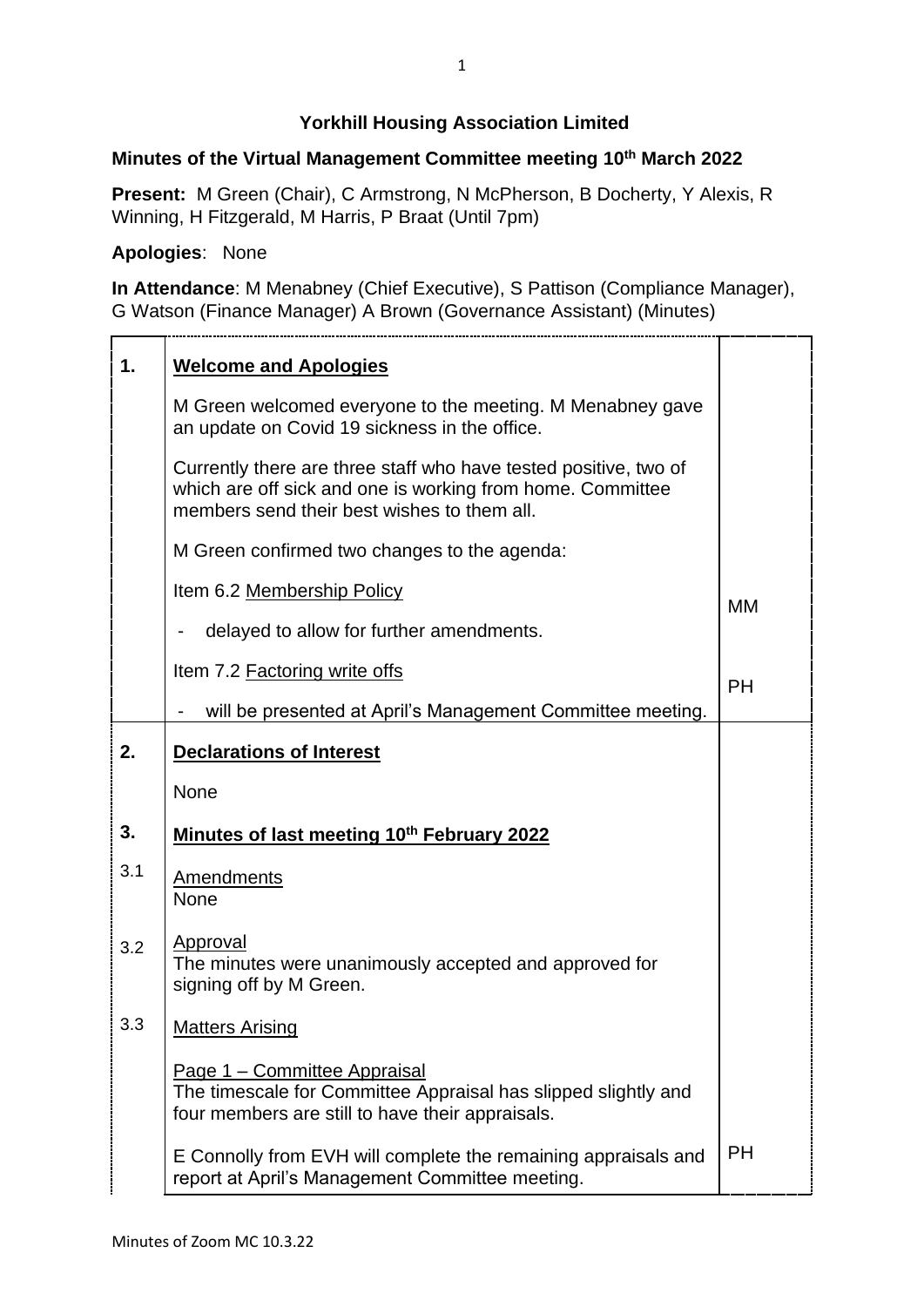|    | Page 2 Item 4.2:Staffing Issues arising from Governance and<br><b>Finance Sub-committee</b>                                                                                                                                                                                                                                                                                                                                                                                                                            |    |
|----|------------------------------------------------------------------------------------------------------------------------------------------------------------------------------------------------------------------------------------------------------------------------------------------------------------------------------------------------------------------------------------------------------------------------------------------------------------------------------------------------------------------------|----|
|    | <b>Staffing Structure</b><br>Committee asked M Menabney to prepare a staffing report for<br>April's Management Committee meeting to show all current roles<br>and grades.                                                                                                                                                                                                                                                                                                                                              | МM |
|    | <b>CEO</b> retiral<br>Following M Menabney advising of her intention to retire, Office<br>Bearers met with J Harvie, an external consultant, on Thursday<br>3rd March to discuss business planning support for the governing<br>body.<br>The Office Bearers reported that Jim's presentation was<br>excellent, that he had extensive knowledge of small housing<br>associations and he had considered SHR requirements for<br>independent options analysis prior to the resignation/retirement<br>of a Senior Officer. |    |
|    | J Harvie's fee proposal and proposed time scale was considered<br>and accepted by Committee. He will commence the business<br>planning exercise in late June, working with the CEO and SMT to<br>complete prior to the AGM in September.                                                                                                                                                                                                                                                                               |    |
|    | Thereafter M Menabney will formally submit her retiral<br>notification to YHA and SHR and will not participate in any<br>subsequent recruitment process for her replacement.                                                                                                                                                                                                                                                                                                                                           |    |
|    | M Menabney was authorised to contact J Harvie to accept the<br>quotation and agree a programme.                                                                                                                                                                                                                                                                                                                                                                                                                        | МM |
|    | <b>CEO Appraisal</b><br>M Menabney's appraisal has now been completed.                                                                                                                                                                                                                                                                                                                                                                                                                                                 |    |
| 4. | <b>Final Budget</b>                                                                                                                                                                                                                                                                                                                                                                                                                                                                                                    |    |
|    | Presented by G Watson, Finance Manager.                                                                                                                                                                                                                                                                                                                                                                                                                                                                                |    |
|    | Since the draft budget was presented to committee in December<br>2021 several changes have been incorporated into the final<br>budget for 2022-23.                                                                                                                                                                                                                                                                                                                                                                     |    |
|    | Increase in employment costs to include Business<br>Support Assistant for 12 months and Temporary<br>Maintenance Officer for 6 months on a 2 day per week<br>contract.                                                                                                                                                                                                                                                                                                                                                 |    |
|    | Increase in recruitment costs to cover additional costs of<br>$\bullet$<br>recruiting for Senior Officer.                                                                                                                                                                                                                                                                                                                                                                                                              |    |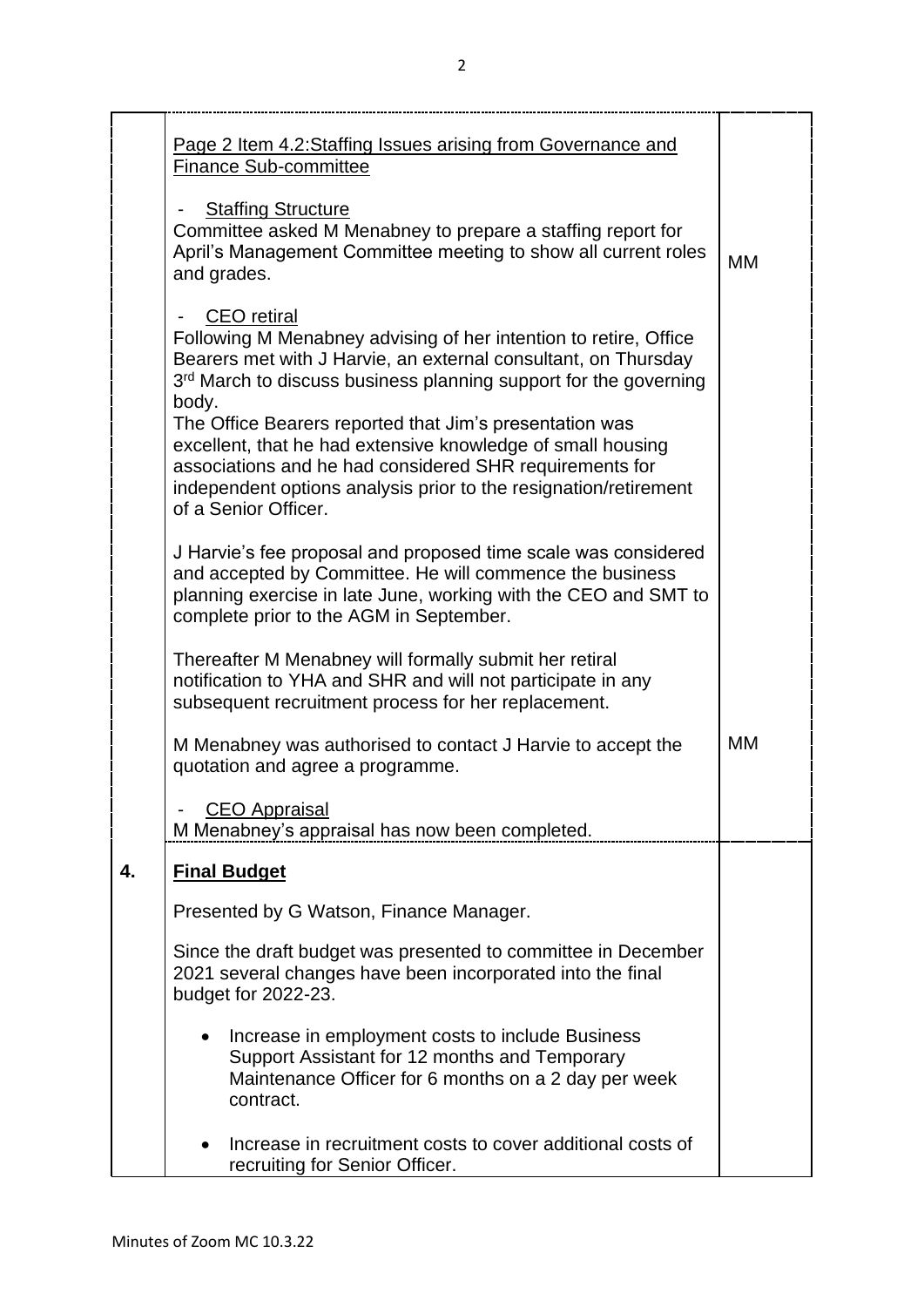| Increase in consultancy costs to include costs for an<br>$\bullet$<br>external consultant relating to the CEO's planned retiral.                                                                                                                               |           |  |
|----------------------------------------------------------------------------------------------------------------------------------------------------------------------------------------------------------------------------------------------------------------|-----------|--|
| Increase in cyclical costs based on revised programme.<br>$\bullet$                                                                                                                                                                                            |           |  |
| Increase in service income/charges based on inflation<br>$\bullet$<br>rates.                                                                                                                                                                                   |           |  |
| Increase in Management fees based on revised charges<br>$\bullet$<br>and inflation rates.                                                                                                                                                                      |           |  |
| Reduction in insurance costs as tender costs have been<br>$\bullet$<br>lower than anticipated.                                                                                                                                                                 |           |  |
| • Salaries have been based on 4.2% increase but still to<br>have confirmed by EVH.                                                                                                                                                                             |           |  |
| Pension deficit costs have been assumed at £98K subject<br>$\bullet$<br>to a valuation report at the end of July 2022.                                                                                                                                         |           |  |
| • An inflation increase of 4.2% has been applied to<br>overhead costs.                                                                                                                                                                                         |           |  |
| Tenant rents have been increased by 4.2%<br>$\bullet$                                                                                                                                                                                                          |           |  |
| Commercial rented property rent has been increased by<br>4.9%                                                                                                                                                                                                  |           |  |
| G Watson advised he will monitor and manage the anticipated<br>operating deficit carefully given the rising inflation costs.<br>Currently no cause for concern as reserves will comfortably<br>cover any shortfall.                                            |           |  |
| Covenant compliance is tested regularly, all requirements<br>continue to be met comfortably.                                                                                                                                                                   |           |  |
| The estimated closing balance is £1.4M.                                                                                                                                                                                                                        |           |  |
| A member queried the £35K costs for Fire Protection at<br>Overnewton Court.                                                                                                                                                                                    |           |  |
| M Menabney explained it seems high but the Association is<br>currently implementing an Enhanced Fire Detection installation<br>programme throughout the common areas and all flats within the<br>complex to comply with a new Scottish Government requirement. |           |  |
| There were no other comments or questions and members<br>approved the budget.                                                                                                                                                                                  | <b>GW</b> |  |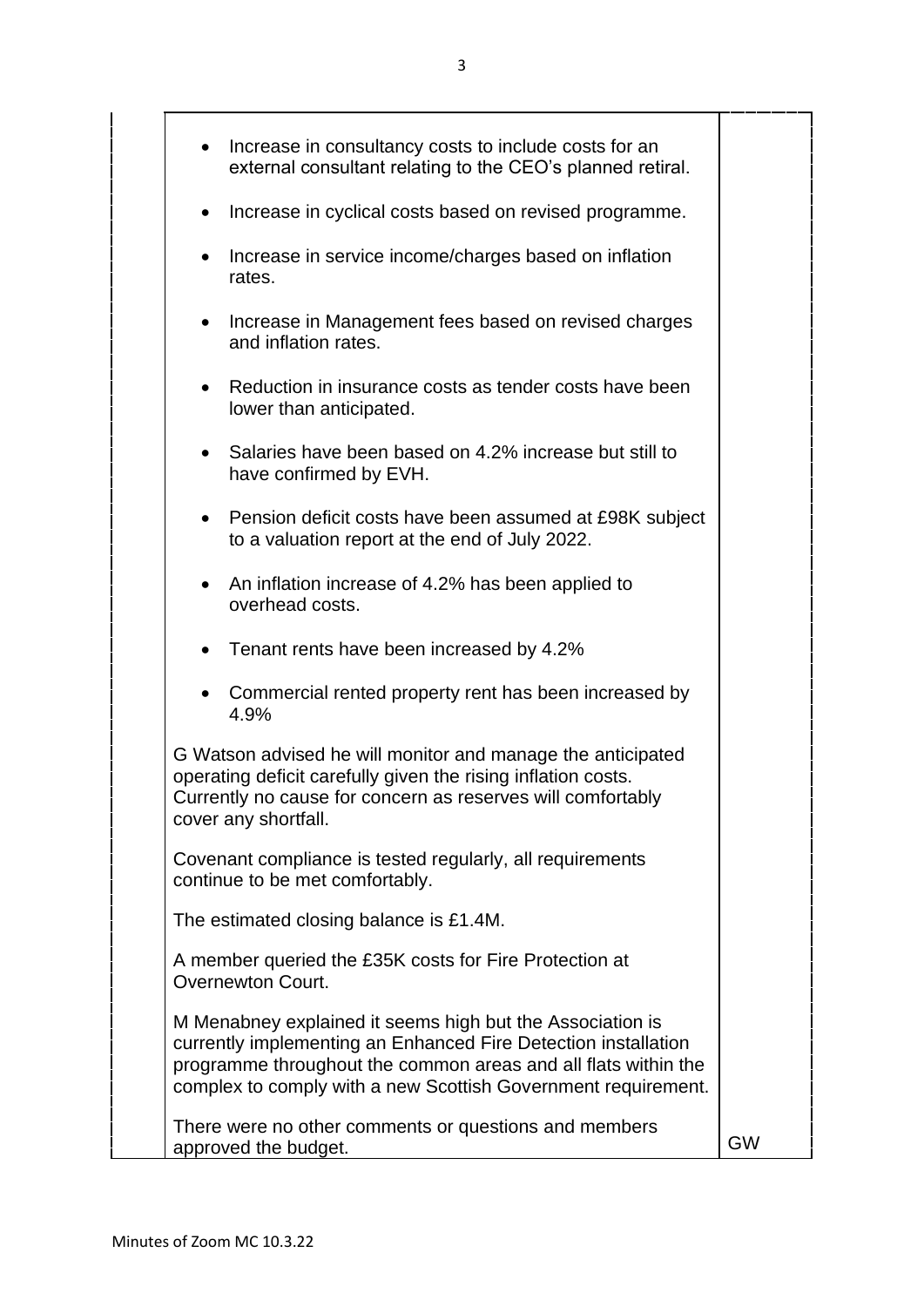|     | M Menabney thanked G Watson for his work preparing the<br>budget.                                                                                                                                                                                                                                                           |           |
|-----|-----------------------------------------------------------------------------------------------------------------------------------------------------------------------------------------------------------------------------------------------------------------------------------------------------------------------------|-----------|
| 5.  | <b>Pension 2021 Valuation and Deficit Payments</b>                                                                                                                                                                                                                                                                          |           |
|     | Presented by G Watson, Finance Manager.                                                                                                                                                                                                                                                                                     |           |
|     | G Watson advised the February update from TPT shows good<br>progress has been made in reducing the sector deficit from<br>£121M in 2018 to £11M in 2021.                                                                                                                                                                    |           |
|     | The Associations' estimated contribution to the remaining deficit<br>is £98K. There will be a further update in July/August 2022 once<br>the valuation has been signed off and this will allow a more<br>accurate picture of the remaining deficit.                                                                         |           |
|     | Members noted the contents of the report.                                                                                                                                                                                                                                                                                   | <b>GW</b> |
| 6.  | <b>Policy Reviews</b>                                                                                                                                                                                                                                                                                                       |           |
| 6.1 | <b>Risk Management Policy</b>                                                                                                                                                                                                                                                                                               |           |
|     | The Policy has been updated to take account of additional<br>registers for Covid19, Equalities, GDPR and FOI.<br>There were no comments or questions and the policy was duly<br>approved.                                                                                                                                   | МM        |
| 7.  | <b>Write-off Reports</b><br>Prepared by G Kennedy, Housing Services Manager.                                                                                                                                                                                                                                                |           |
|     | M Menabney asked members if they thought it would be useful<br>for future reports to show last year's figure for comparison.<br>Members agreed this would be helpful.                                                                                                                                                       | GK        |
|     | There were no questions and members approved write offs<br>totalling £9,237.46.                                                                                                                                                                                                                                             |           |
| 8.  | <b>Report on Tenant Safety Audit Compliance Assessment</b>                                                                                                                                                                                                                                                                  |           |
|     | Presented by M Menabney, Chief Executive.                                                                                                                                                                                                                                                                                   |           |
|     | The Regulator is placing more focus on awareness of tenant<br>safety and the report outlined the steps which need to be taken<br>to ensure YHA's full compliance with relevant components of the<br>EVH/ACS Landlord Safety Manual. The report comprises a<br>series of action points agreed by the Senior Management Team. |           |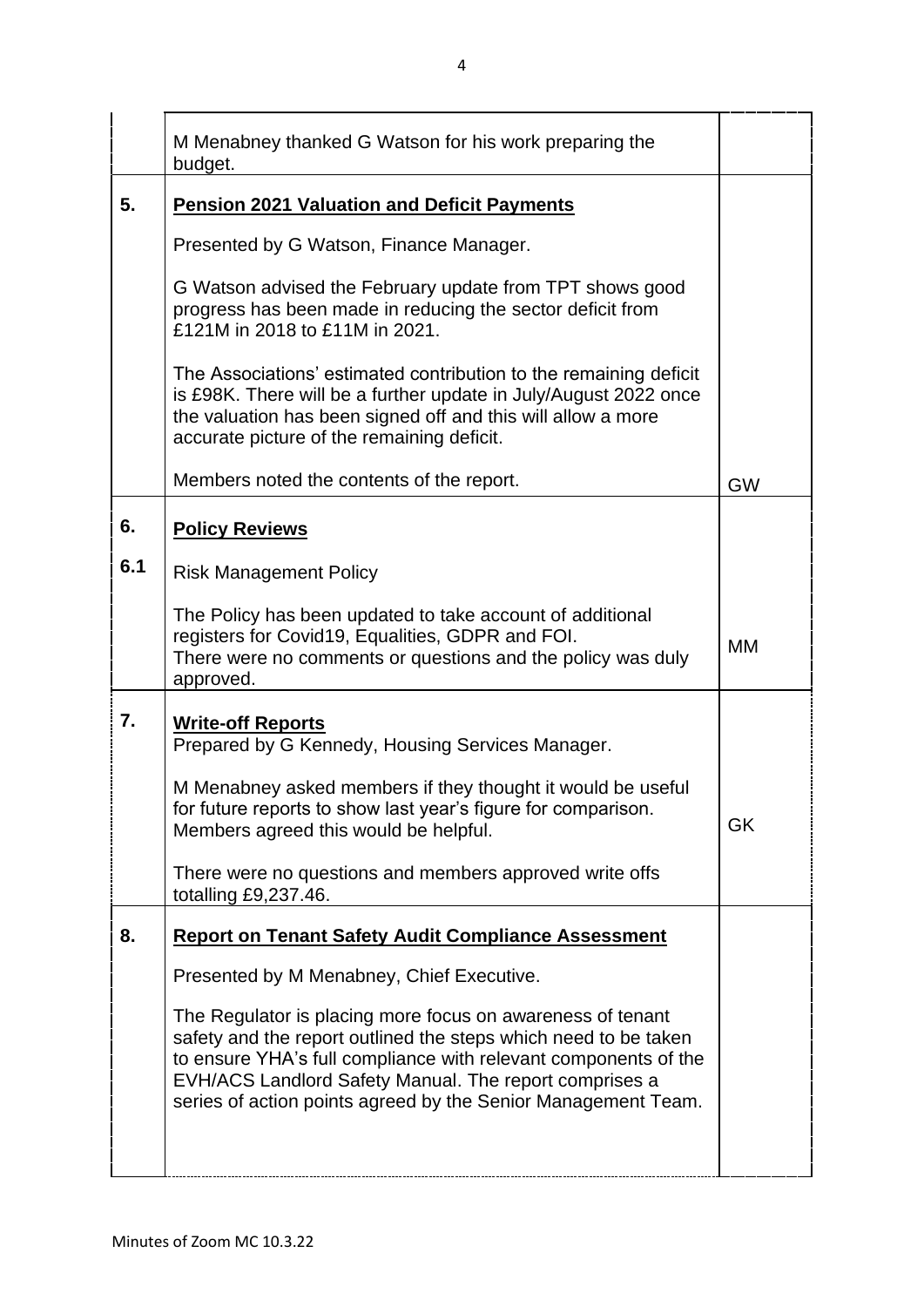|     | S Pattison explained that this manual was adopted by YHA in<br>2029 and is similar to the one used for ensuring Health and<br>Safety compliance in the office.                                                      |        |
|-----|---------------------------------------------------------------------------------------------------------------------------------------------------------------------------------------------------------------------|--------|
|     | ACS will be conducting an independent audit provisionally<br>booked in for the 11 <sup>th</sup> April 2022.                                                                                                         |        |
|     | Progress on the action plan and findings from the audit will be<br>presented to the Property Services Sub-Committee and M<br>Menabney advised that other issues may be added to the action<br>plan as time goes on. |        |
|     | Members approved the proposal to include a Safety section<br>within the Assurance Evidence bank, to enable easy reference to<br>relevant documents.                                                                 |        |
|     | A Brown will send members responsibilities forms for them to<br>sign and return.                                                                                                                                    |        |
|     | Members also approved the development of an easy-to-read<br>safety document for tenants, so they are assured their safety is a<br>priority, and to advise them of their responsibilities.                           | MM/SMT |
|     | Members approved the plan to be sent to Property Sub<br>Committee for ongoing updates.                                                                                                                              |        |
| 9.  | <b>Lease at 16/18 Overnewton Street</b>                                                                                                                                                                             |        |
|     | Prepared by P Hollinsworth, Director of Property Services.                                                                                                                                                          |        |
|     | Members approved Option 1 on the report:                                                                                                                                                                            |        |
|     | - a 5-year extension on the lease at a rent of £12,500 in year 1                                                                                                                                                    | PH     |
|     | from 22.03.22 with annual review for 4 years thereafter and a<br>revaluation being carried out at the end of year 5.                                                                                                |        |
| 10. | <b>Strategic Planning Update</b><br>Presented by M Menabney, Chief Executive.                                                                                                                                       |        |
|     | The report provided an update on the 2019-2022 strategic plan.                                                                                                                                                      |        |
|     | Members noted the current position on the plan's 23 objectives:                                                                                                                                                     |        |
|     | Achieved and ongoing: 8<br>Objectives mainly relating to compliance and governance where<br>continuous attention is required                                                                                        |        |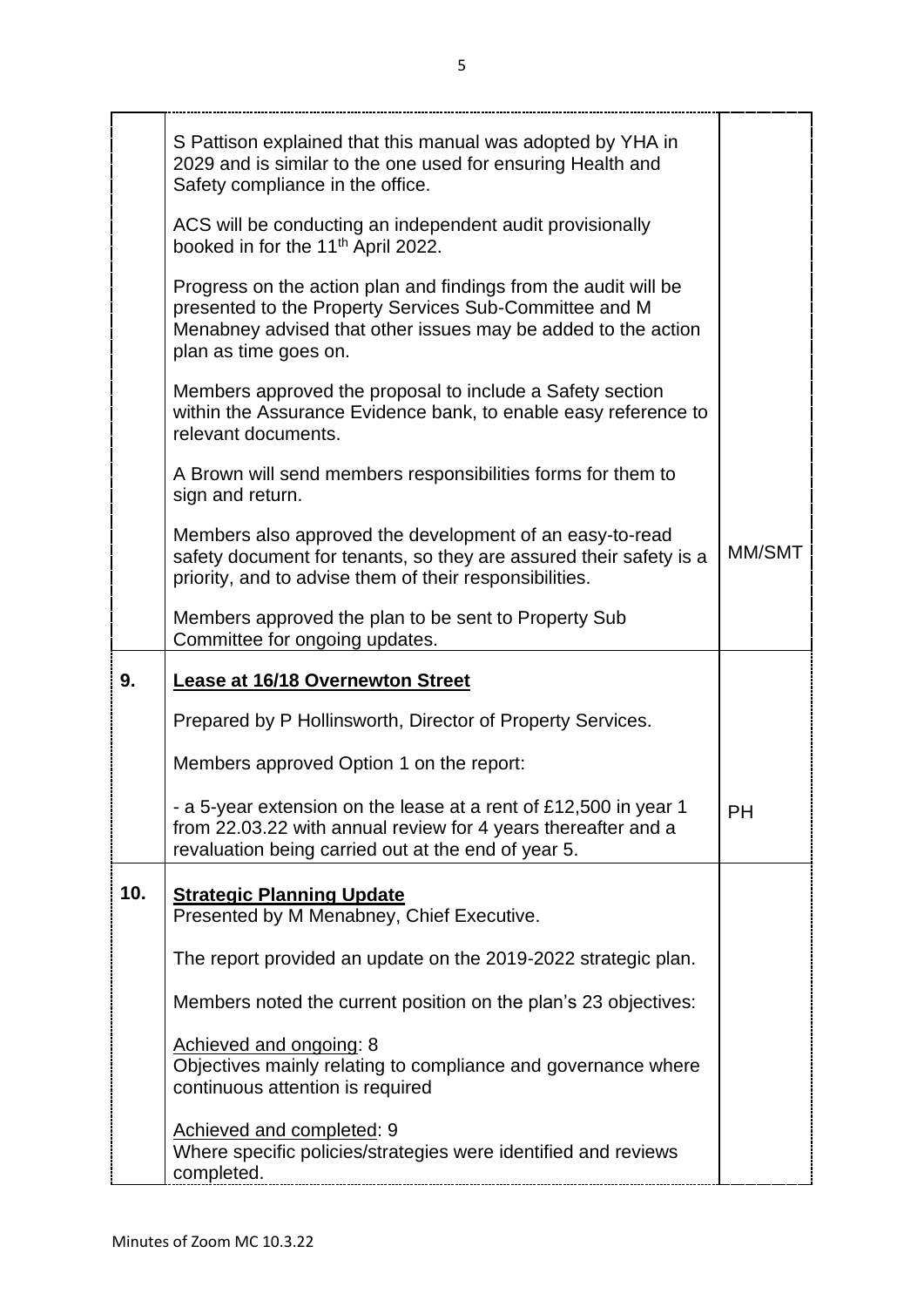|     | Suspended: 3<br>Where progress could not be made due to pandemic restrictions                                                                                                                                                                                  |        |
|-----|----------------------------------------------------------------------------------------------------------------------------------------------------------------------------------------------------------------------------------------------------------------|--------|
|     | Removed: 3<br>Objectives no longer relevant to YHA's purpose and mission                                                                                                                                                                                       |        |
|     | M Menabney advised an updated strategic review was being<br>planned for April/May. This could be facilitated by J Harvie as<br>part of the options review he will be conducting.                                                                               |        |
|     | It was noted the Common Housing register is back in Glasgow<br>City Council's housing strategy following its suspension in 2019.                                                                                                                               |        |
|     | The concern is that there is emphasis on a choice based letting<br>method which would involve a lot more administration for smaller<br>Housing Associations and it would be useful, for strategic<br>planning purposes, to know if this is likely to go ahead. |        |
|     | P Braat will make further enquiries and give feedback to M<br>Menabney.                                                                                                                                                                                        |        |
|     | Members had no further questions and the report was approved.                                                                                                                                                                                                  | MM/SMT |
|     |                                                                                                                                                                                                                                                                |        |
| 11. | <b>Membership Applications/Cancellations</b>                                                                                                                                                                                                                   |        |
|     | There were no new membership applications or cancellations.                                                                                                                                                                                                    |        |
|     | The membership number is currently 106.                                                                                                                                                                                                                        |        |
| 12  | <b>Report from GWSF</b>                                                                                                                                                                                                                                        |        |
|     | The representative from The Association is not getting emails or<br>updates from GWSF and has tried to contact them by telephone<br>with no success.<br>M Menabney advised she will contact the director of GWSF.                                              |        |
|     | M Menabney advised GWSF have been very instrumental in<br>feeding back a range concerns from housing associations to<br>SHR. These include Covid information, annual returns, equality<br>data collection and post-pandemic operations.                        |        |
|     | They have also been actviely liaising with Glasgow City Council<br>about the problems with bulk uplifts and there will be an update<br>given to the Property Sub Committee in due course.                                                                      |        |
|     | P Braat left the meeting at 7pm.                                                                                                                                                                                                                               |        |